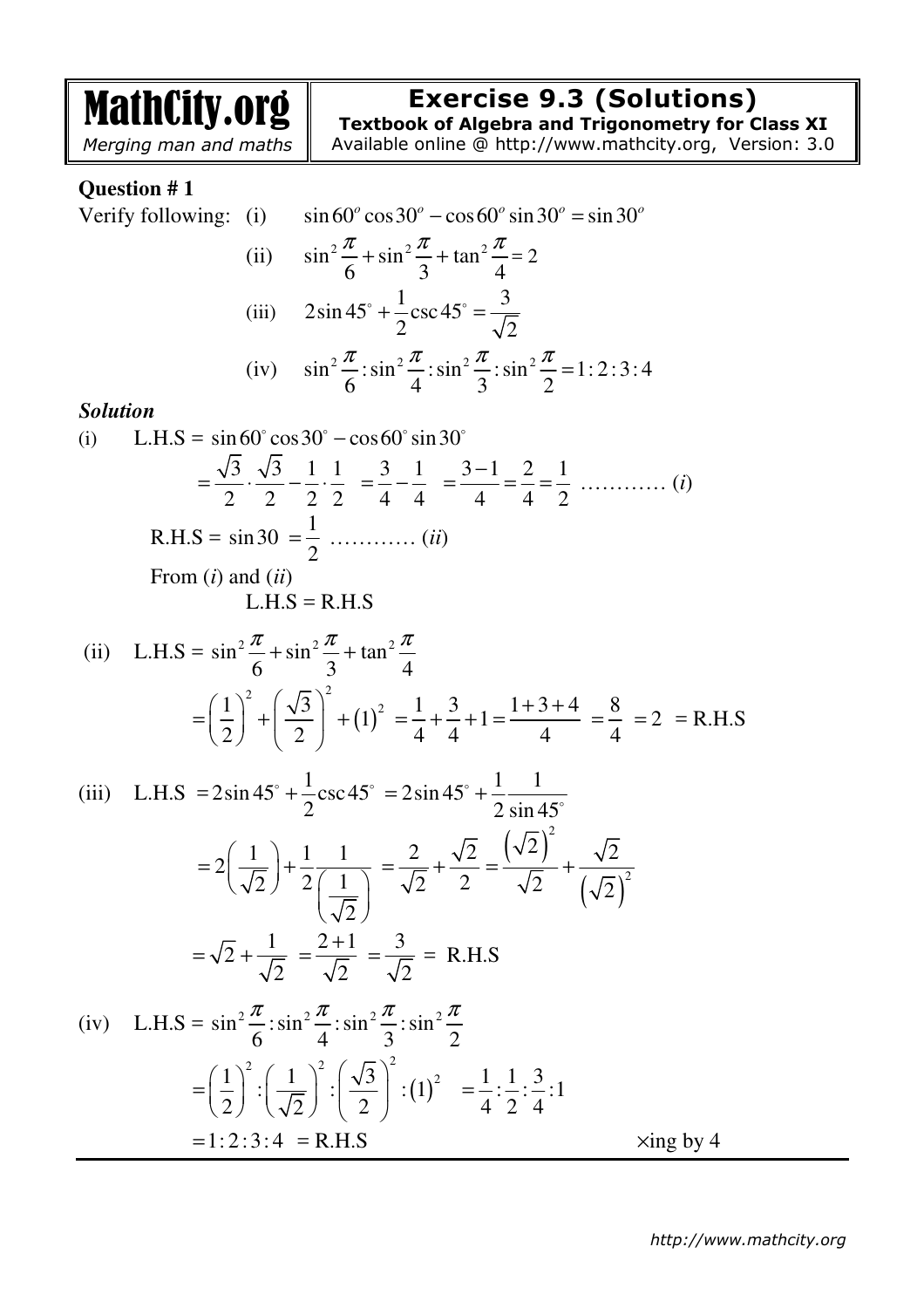## **Question # 2**

Evaluate the following

(i) 
$$
\frac{\tan \frac{\pi}{3} - \tan \frac{\pi}{6}}{1 + \tan \frac{\pi}{3} \tan \frac{\pi}{6}}
$$
 (ii) 
$$
\frac{1 - \tan^2 \frac{\pi}{3}}{1 + \tan^2 \frac{\pi}{3}}
$$

*Solution*

(i) 
$$
\frac{\tan \frac{\pi}{3} - \tan \frac{\pi}{6}}{1 + \tan \frac{\pi}{3} \tan \frac{\pi}{6}} = \frac{\sqrt{3} - \frac{1}{\sqrt{3}}}{1 + \sqrt{3} \cdot \frac{1}{\sqrt{3}}} = \frac{\frac{3 - 1}{\sqrt{3}}}{1 + 1}
$$
  

$$
= \frac{2}{\sqrt{3}} = \frac{2}{2\sqrt{3}} = \frac{1}{\sqrt{3}}
$$
Answer  
(ii) 
$$
\frac{1 - \tan^2 \frac{\pi}{3}}{1 + \tan^2 \frac{\pi}{3}} = \frac{1 - (\sqrt{3})^2}{1 + (\sqrt{3})^2} = \frac{1 - 3}{1 + 3} = \frac{-2}{4} = -\frac{1}{2}
$$
Answer

## **Question # 3**

Verify the following when  $\theta = 30^\circ, 45^\circ$ 

θ

=

(i)  $\sin 2\theta = 2\sin \theta \cos \theta$  (ii) (iii)  $\cos 2\theta = 2\cos^2 \theta - 1$  (iv)  $\cos 2\theta = 1 - 2\sin^2 \theta$ (v)  $\tan 2\theta = \frac{2\tan \theta}{1 + \tan^2 \theta}$ θ

 $1 - \tan$ 

−

θ

(ii) 
$$
\cos 2\theta = 2\cos^2 \theta - 1
$$
  
(iv)  $\cos 2\theta = 1 - 2\sin^2 \theta$ 

## *Solution*

(i) When  $\theta = 30^\circ$ 

L.H.S = 
$$
\sin 2\theta = \sin 2(30) = \sin 60 = \frac{\sqrt{3}}{2}
$$
 ......... (i)  
\nR.H.S =  $2\sin \theta \cos \theta = 2\sin 30^\circ \cos 30^\circ = 2(\frac{1}{2})(\frac{\sqrt{3}}{2}) = \frac{\sqrt{3}}{2}$  ......... (ii)  
\nFrom (i) and (ii)  
\nL.H.S = R.H.S  
\nWhen  $\theta = 45^\circ$   
\nL.H.S =  $\sin 2\theta = \sin 2(45) = \sin 90 = 1$  ......... (i)  
\nR.H.S =  $2\sin \theta \cos \theta = 2\sin 45^\circ \cos 45^\circ = 2(\frac{1}{\sqrt{2}})(\frac{1}{\sqrt{2}}) = \frac{2}{2} = 1$  ......... (ii)  
\nFrom (i) and (ii)  
\nL.H.S = R.H.S

(ii) When  $\theta = 30^\circ$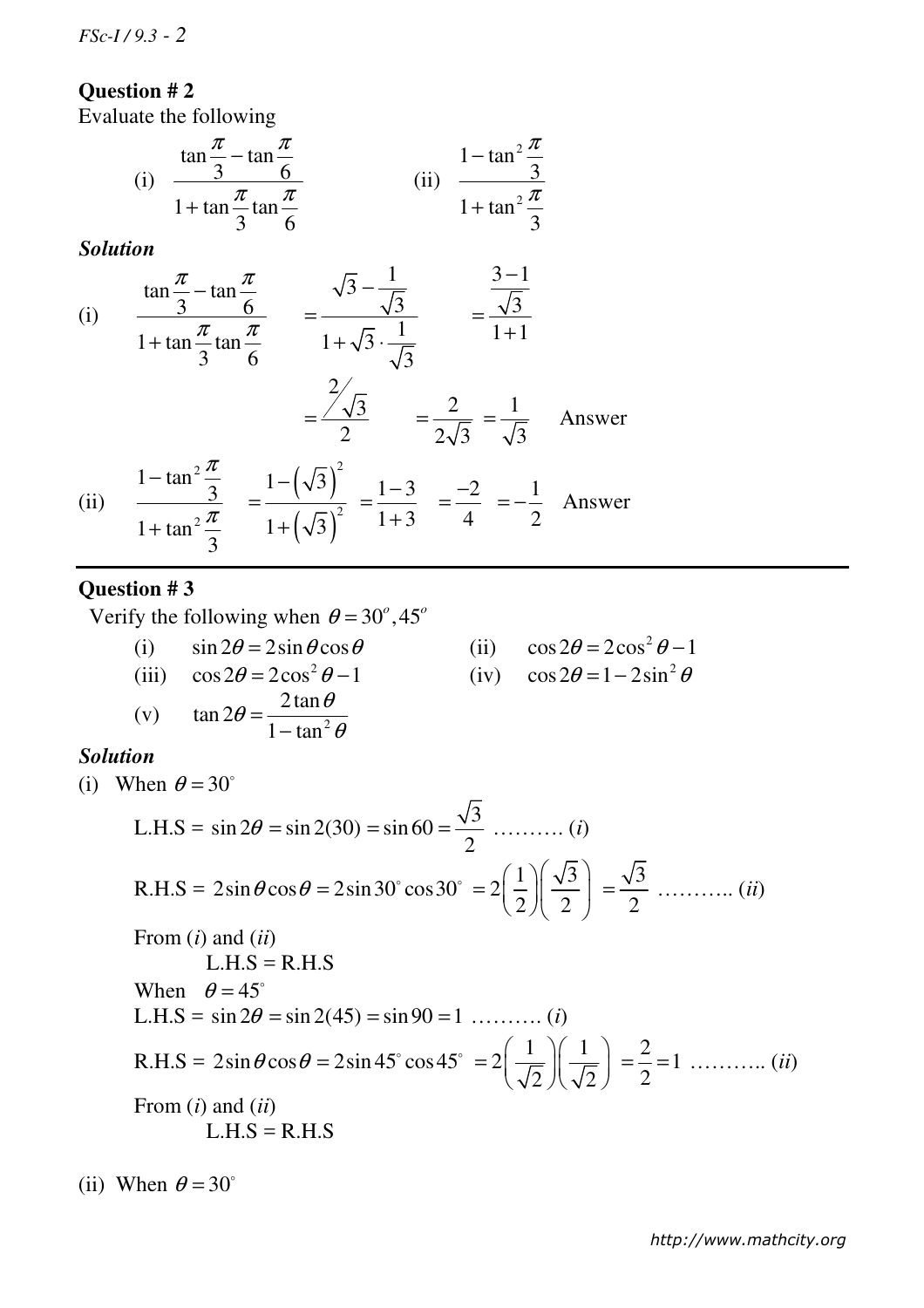L.H.S =  $\cos 2\theta = \cos 2(30) = \cos 60 = \frac{1}{2}$ 2  $=\frac{1}{2}$  ……….. (*i*)  $R.H.S = \cos^2 \theta - \sin^2 \theta = \cos^2 30^\circ - \sin^2 30^\circ$  $\overline{3}$   $\bigg\}^2$   $\bigg(1\bigg)^2$ 2 (2  $\left(\sqrt{3}\right)^2$   $\left(1\right)^2$  $=\left(\frac{\sqrt{3}}{2}\right) - \left(\frac{1}{2}\right)$  $3 \t1 \t1$ 4 4 2 = − = ……….. (*ii*) From (*i*) and (*ii*)  $L.H.S = R.H.S$ When  $\theta = 45^\circ$ L.H.S =  $\cos 2\theta = \cos 2(45) = \cos 90 = 0$  .......... (*i*)  $R.H.S = \cos^2 \theta - \sin^2 \theta = \cos^2 45^\circ - \sin^2 45^\circ$  $1$   $\big)$ <sup>2</sup>  $(1)$ <sup>2</sup> 2)  $\sqrt{2}$  $\left(1\right)^{2}$   $\left(1\right)^{2}$  $=\left(\frac{1}{\sqrt{2}}\right) - \left(\frac{1}{\sqrt{2}}\right)$  $\frac{1}{2} - \frac{1}{2} = 0$ 2 2  $=\frac{1}{2} - \frac{1}{2} = 0$  ........... (*ii*) From (*i*) and (*ii*)  $L.H.S = R.H.S$ 

(iii) and (iv) *Do yourself as above* 

(v) When 
$$
\theta = 30^{\circ}
$$
  
\nL.H.S =  $\tan 2\theta = \tan 2(30) = \tan 60 = \sqrt{3}$  ......... (i)  
\nR.H.S =  $\frac{2 \tan \theta}{1 - \tan^2 \theta} = \frac{2 \tan 30^{\circ}}{1 - \tan^2 30^{\circ}} = \frac{2(\frac{1}{\sqrt{3}})}{1 - (\frac{1}{\sqrt{3}})^2}$   
\n $= \frac{\frac{2}{\sqrt{3}}}{1 - \frac{1}{\sqrt{3}}} = \frac{\frac{2}{\sqrt{3}}}{\frac{2}{\sqrt{3}}} = \frac{2}{\sqrt{3}} \cdot \frac{3}{2} = \frac{2}{\sqrt{3}} \cdot \frac{(\sqrt{3})^2}{2} = \sqrt{3}$  ......... (ii)  
\nFrom (i) and (ii)  
\nL.H.S = R.H.S  
\nWhen  $\theta = 45^{\circ}$   
\nL.H.S =  $\tan 2\theta = \tan 2(45) = \tan 90 = \infty$  ......... (i)  
\nR.H.S =  $\frac{2 \tan \theta}{1 - \tan^2 \theta} = \frac{2 \tan 45^{\circ}}{1 - \tan^2 45^{\circ}} = \frac{2(1)}{1 - (1)^2}$   
\n $= \frac{2}{1 - 1} = \frac{2}{0} = \infty$  ......... (ii)  
\nFrom (i) and (ii)  
\nL.H.S = R.H.S

#### **Question # 4**

Find *x*, if  $\tan^2 45^\circ - \cos^2 60^\circ = x \sin 45^\circ \cos 45^\circ \tan 60^\circ$ *Solution*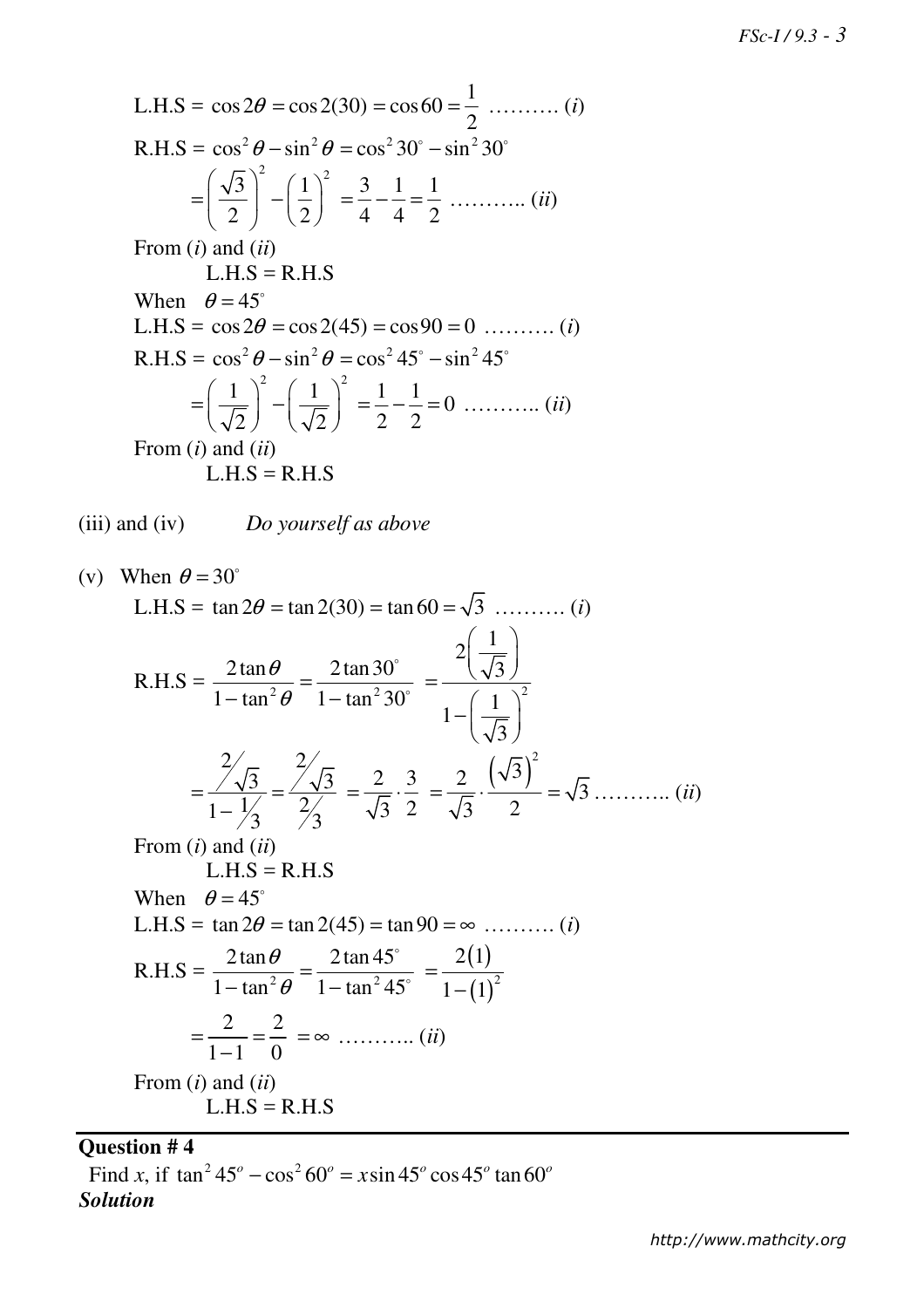*FSc-I / 9.3 - 4*

Since  $\tan^2 45^\circ - \cos^2 60^\circ = x \sin 45^\circ \cos 45^\circ \tan 60^\circ$ 

This gives 
$$
(1)^2 - \left(\frac{1}{2}\right)^2 = x \left(\frac{1}{\sqrt{2}}\right) \left(\frac{1}{\sqrt{2}}\right) (\sqrt{3})
$$
  
\n $\Rightarrow 1 - \frac{1}{4} = x \left(\frac{\sqrt{3}}{2}\right) \frac{3}{4} = x \frac{\sqrt{3}}{2} \Rightarrow \frac{6}{4\sqrt{3}} = x$   
\n $\Rightarrow x = \frac{3}{2\sqrt{3}}$   $\Rightarrow \boxed{x = \frac{\sqrt{3}}{2}}$  Answer

# **Question # 5**

Find the values of the trigonometric functions of the following

(i) 
$$
-\pi
$$
 (ii)  $-3\pi$  (iii)  $\frac{5}{2}\pi$  (iv)  $-\frac{9}{2}\pi$  (v)  $-15\pi$   
(vi)  $1530^\circ$  (vii)  $-2430^\circ$  (viii)  $\frac{235}{2}\pi$  (ix)  $\frac{407}{2}\pi$ 

### **Solutions**

(i) Since 
$$
-\pi = -2\pi + \pi
$$
, therefore  
\n
$$
\sin(-\pi) = \sin(-2\pi + \pi) = \sin \pi = 0
$$
\n
$$
\cos(-\pi) = \cos(-2\pi + \pi) = \cos \pi = -1
$$
\n
$$
\tan(-\pi) = \tan(-2\pi + \pi) = \tan \pi = 0
$$
\n
$$
\csc(-\pi) = \csc(-2\pi + \pi) = \csc \pi = \infty \text{ (undefined)}
$$
\n
$$
\sec(-\pi) = \sec(-2\pi + \pi) = \sec \pi = -1
$$
\n
$$
\cot(-\pi) = \cot(-2\pi + \pi) = \cot \pi = \infty \text{ (undefined)}
$$

(ii) Since 
$$
-3\pi = -4\pi + \pi = -2(2\pi) + \pi
$$
, therefore  
\n $sin(-3\pi) = sin(-2(2\pi) + \pi) = sin \pi = 0$   
\nAnd now find other values yourself.

(iii) Since 
$$
\frac{5}{2}\pi = 2\frac{1}{2}\pi = 2\pi + \frac{\pi}{2}
$$
, therefore  
\n
$$
\sin\left(\frac{5}{2}\pi\right) = \sin\left(2\pi + \frac{\pi}{2}\right) = \sin\frac{\pi}{2} = 1, \qquad \cos\left(\frac{5}{2}\pi\right) = \cos\left(2\pi + \frac{\pi}{2}\right) = \cos\frac{\pi}{2} = 0
$$
\n
$$
\tan\left(\frac{5}{2}\pi\right) = \tan\left(2\pi + \frac{\pi}{2}\right) = \tan\frac{\pi}{2} = \infty, \qquad \csc\left(\frac{5}{2}\pi\right) = \csc\left(2\pi + \frac{\pi}{2}\right) = \csc\frac{\pi}{2} = 1
$$
\n
$$
\sec\left(\frac{5}{2}\pi\right) = \sec\left(2\pi + \frac{\pi}{2}\right) = \sec\frac{\pi}{2} = \infty, \qquad \cot\left(\frac{5}{2}\pi\right) = \cot\left(2\pi + \frac{\pi}{2}\right) = \cot\frac{\pi}{2} = 0
$$

(iv) Since 
$$
-\frac{9}{2}\pi = -4\frac{1}{2}\pi = -6\pi + \frac{3\pi}{2}
$$
, therefore  
\n
$$
\sin\left(-\frac{9}{2}\pi\right) = \sin\left(-6\pi + \frac{3\pi}{2}\right) = \sin\frac{3\pi}{2} = -1
$$
\nAnd now find other values yourself.

*http://www.mathcity.org*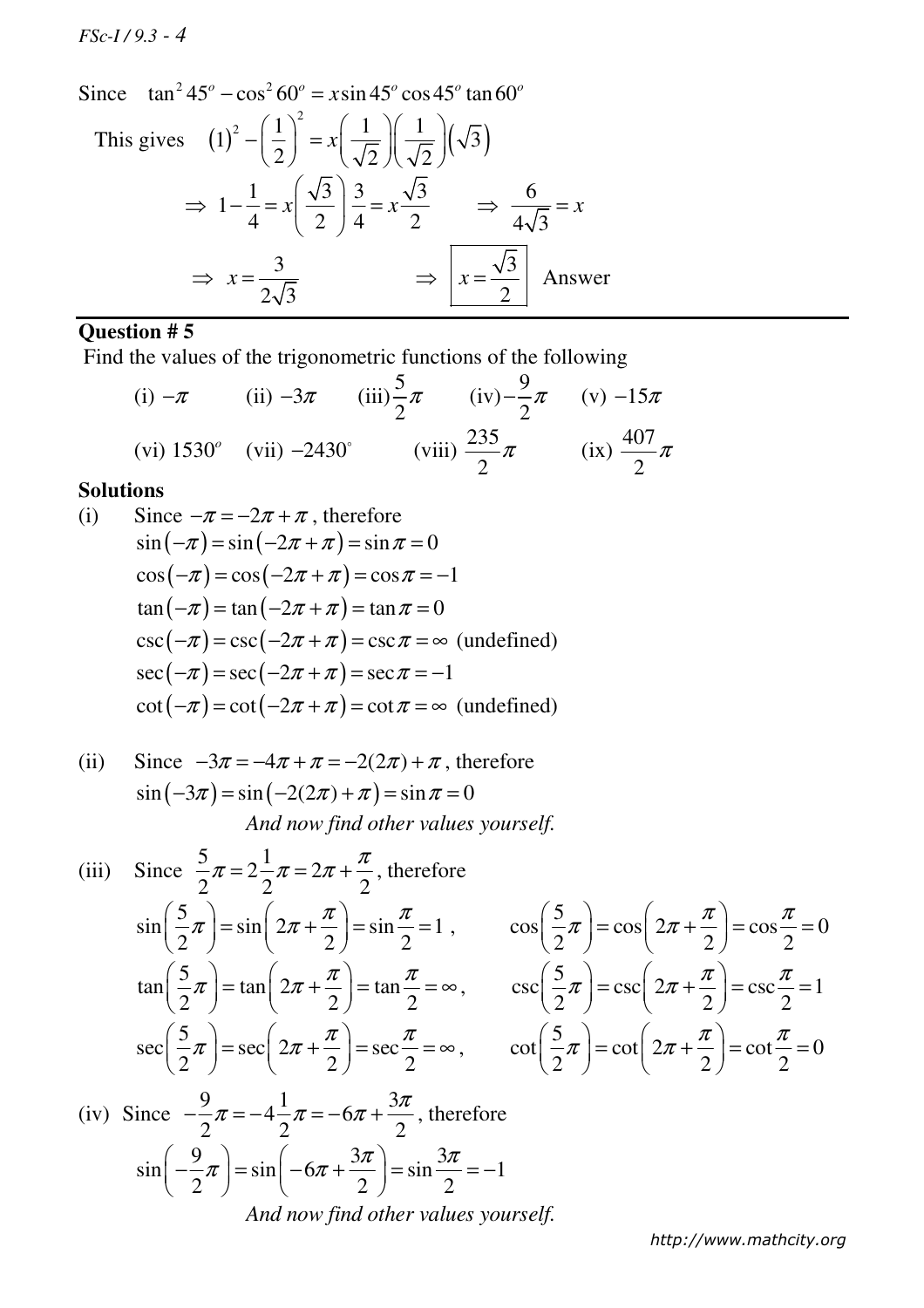(v) Since 
$$
-15\pi = -16\pi + \pi
$$
, therefore  
\n $\sin(-15\pi) = \sin(-16\pi + \pi) = \sin \pi = 0$   
\nAnd now find other values yourself.  
\n(vi) Since  $1530^\circ = 1530 \times \frac{\pi}{180} = \frac{17}{2}\pi = 8\frac{1}{2}\pi = 8\pi + \frac{\pi}{2}$   
\nSo  $\sin(1530^\circ) = \sin\left(8\pi + \frac{\pi}{2}\right) = \sin\frac{\pi}{2} = 1$   
\nAnd now find other values yourself.  
\n(vii) Since  $-2430^\circ = -2430 \times \frac{\pi}{180} = -\frac{27}{2}\pi = -13\frac{1}{2}\pi = -14\pi + \frac{\pi}{2}$   
\nNow do yourself  
\n(viii) Since  $\frac{235}{2}\pi = 116\frac{3}{2}\pi = 116\pi + \frac{3\pi}{2}$   
\nNow do yourself  
\n(ix) Since  $\frac{407}{2}\pi = 202\frac{3}{2}\pi = 202\pi + \frac{3\pi}{2}$   
\nNow do yourself  
\nNow do yourself

# **Question # 6**

Find the values of the trigonometric functions of the following angles:

(i) 390°  
\n(ii) -330°  
\n(iii) 765°  
\n(iv) -675°  
\n(v) 
$$
-\frac{17}{3}\pi
$$
  
\n(vii)  $\frac{25}{6}\pi$   
\n(viii)  $-\frac{71}{6}\pi$   
\n(viii)  $-\frac{71}{6}\pi$   
\n(ix) -1035°

#### **Solutions**

(i) Since 390° = 360 + 30  
\nSo 
$$
sin(390°) = sin(360 + 30) = sin 30° = \frac{1}{2}
$$
  
\n $cos(390°) = cos(360 + 30) = cos 30° = \frac{\sqrt{3}}{2}$   
\n $tan(390°) = tan(360 + 30) = tan 30° = \frac{1}{\sqrt{3}}$   
\n $csc(390°) = csc(360 + 30) = csc 30° = 2$   
\n $sec(390°) = sec(360 + 30) = sec 30° = \frac{2}{\sqrt{3}}$   
\n $cot(390°) = cot(360 + 30) = cot 30° = \sqrt{3}$   
\n(ii) Since -330° = -360 + 30